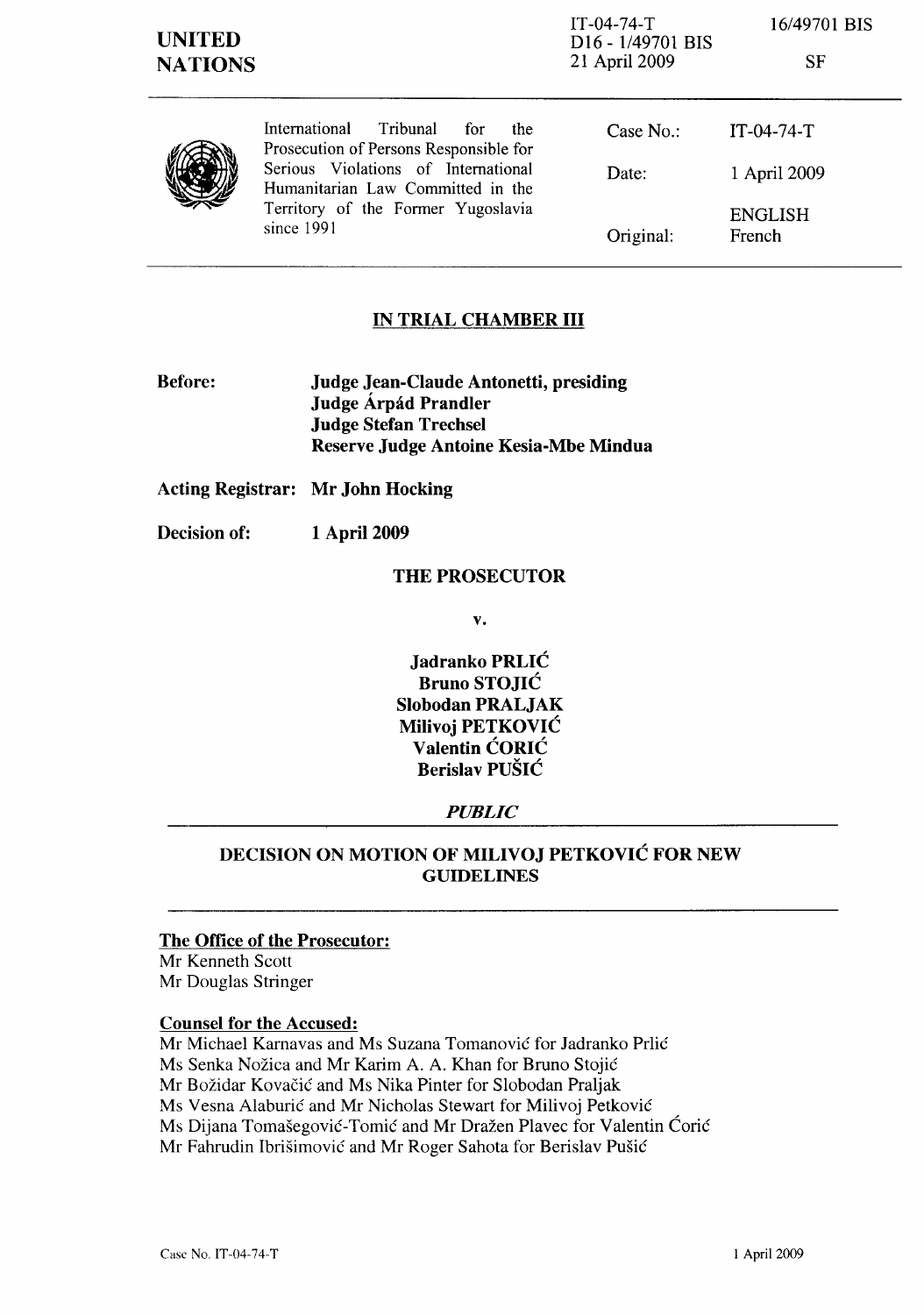#### **I. INTRODUCTION**

1. Trial Chamber **III** ("Chamber") of the International Tribunal for the Prosecution of Persons Responsible for Serious Violations of International Humanitarian Law Committed in the Territory of the Former Yugoslavia since 1991 ("Tribunal") is seized of the "Motion of Milivoj Petković Requesting Trial Chamber Guidelines to Achieve Effective Implementation of Rights of the Petkovie Defence in Relation to Evidence Potentially Contrary to His Interests Given by Witnesses for Other Accused (1) Under Examination by Counsel; (2) in Response to Judges' Questions", filed by Counsel for the Accused Milivoj Petkovie ("Petkovie Defence") on 11 February 2009 ("Motion"), in which the Petkovie Defence requests that the Chamber partially modify the guidelines for the presentation of defence evidence ("Guidelines"), as adopted by the Decision Adopting Guidelines for the Presentation of Defence Evidence, rendered by the Chamber on 24 April 2008 ("Decision of 24 April 2008"), based on a model proposed in Annex 1 to the Motion ("Annex"),

#### **II. PROCEDURAL BACKGROUND**

2. On 25 February 2009, the Office of the Prosecutor ("Prosecution") filed the "Prosecution Response to Motion of Milivoj Petkovie Requesting Guidelines in Relation to Evidence Potentially Contrary to His Interests Given by Witnesses for Other Accused (1) Under Examination by Counsel; (2) in Response to Judges' Questions" ("Prosecution Response") in which the Prosecution requests that the Chamber deny the Motion.

3. On the same day, Counsel for the Accused Valentin Corie ("Corie Defence") filed "Valentin Coric's Response to 'Application of Milivoj Petkovic Requesting Trial Chamber Guidelines to Achieve Effective Implementation of Rights of the Petkovie Defence in Relation to Evidence Potentially Contrary to His Interests Given by Witnesses for Other Accused (1) Under Examination by Counsel; (2) in Response to Judges' Questions" ("Corie Defence Response") in which the Corie Defence requests that the Chamber deny the Motion.

4. On the same day, Counsel for the Accused Bruno Stojie ("Stojie Defence") filed "Bruno Stojić's Response to Motion of Milivoj Petković Requesting Trial Chamber Guidelines to Achieve Effective Implementation of Rights of the Petković Defence in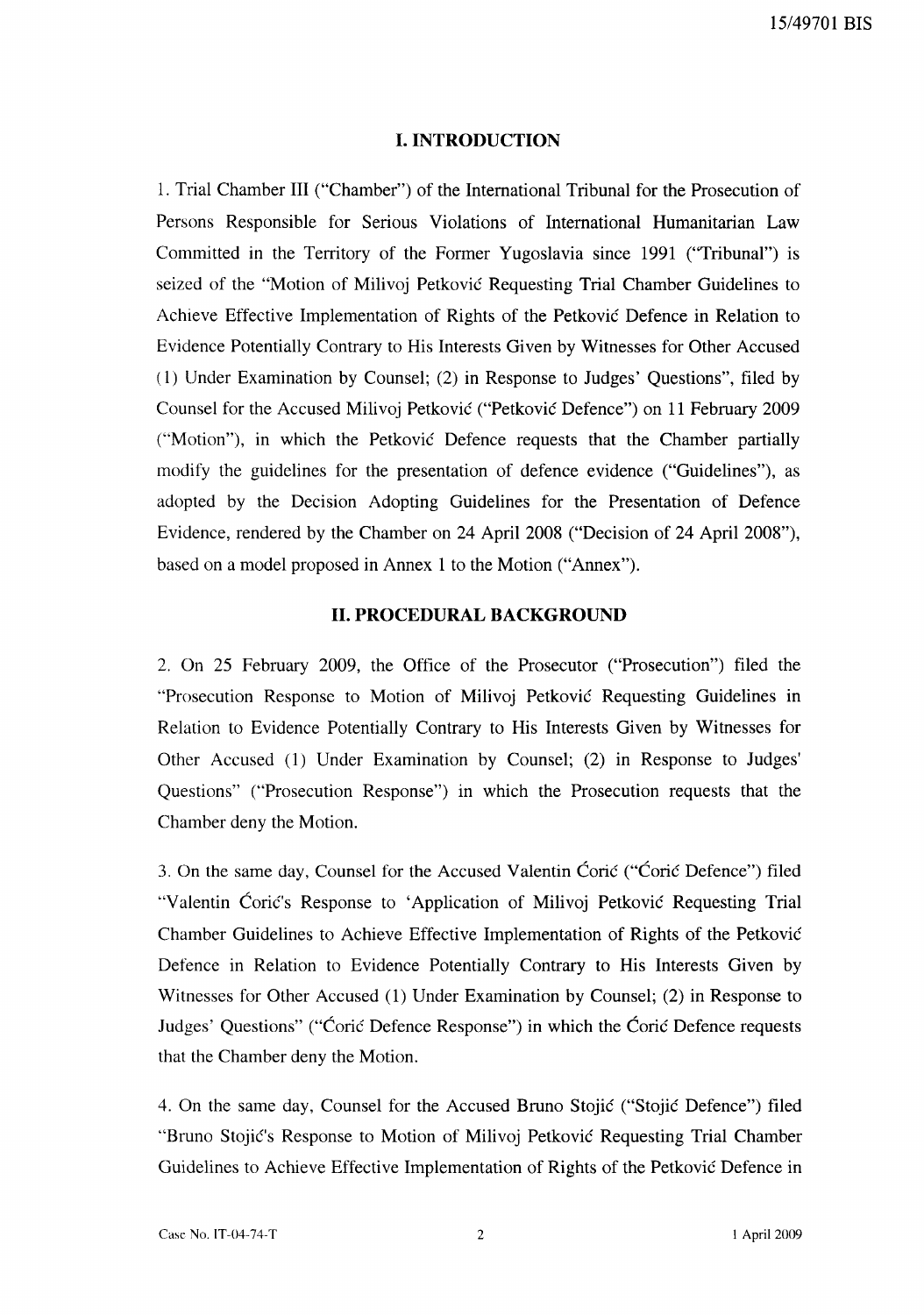Relation to Evidence Potentially Contrary to His Interests Given by Witnesses for Other Accused (1) Under Examination by Counsel; (2) in Response to Judges' Questions" ("Stojie Defence Response") in which the Stojie Defence requests that the Chamber deny the Motion.

5. At the hearing of 25 February 2009, the Petkovie Defence sought leave to reply to the Prosecution Response; the Chamber granted the request by oral decision.<sup>1</sup>

6. On 3 March 2009, the Petkovie Defence filed "Milivoj Petkovie's Consolidated Reply to the Prosecution, Stojie Defence and Corie Defence Responses to "Motion of Milivoj Petković Requesting Trial Chamber Guidelines to Achieve Effective Implementation of Rights of the Petković Defence in Relation to Evidence Potentially Contrary to his Interests Given by Witnesses for Other Accused 1) under Examination by Counsel; 2) in Response to Judges' Questions" ("Reply") in which the Petkovie Defence replies to the Prosecution Response, the Stojie Defence Response and the Corie Defence Response.

7. On 3 March 2009, the Stojie Defence filed "Bruno Stojie's Request for Leave to Reply to Prosecution Response Motion of Milivoj Petkovie Requesting Trial Chamber Guidelines to Achieve Effective Implementation of Rights of the Petković Defence in Relation to Evidence Potentially Contrary to his Interests Given by Witnesses for Other Accused 1) under Examination by Counsel; 2) in Response to Judges' Questions" ("Stojic Defence Request for Leave to Reply"), in which the Stojic Defence requests leave of the Chamber to file a reply to the Prosecution Response and submits a reply to the Prosecution Response, should the Chamber grant the request.

#### **III. ARGUMENTS OF THE PARTIES**

8. The Petkovic Defence Motion is based on Articles 20 and 21 of the Statute of the Tribunal ("Statute") and on Rules 54, 65 *ter,* 73, 82 and 90 (F) and (H) of the Rules of Procedure and Evidence ("Rules") and seeks "effective implementation of Petković's rights in relation to evidence potentially against his interests given by witnesses for other accused: (1) under examination by counsel; or (2) in response to Judges' questions".<sup>2</sup>

<sup>&</sup>lt;sup>1</sup> Transcript in French ("T(F)") of 25 February 2009, pp. 37481 and 37482.

 $<sup>2</sup>$  Motion, para. 1.</sup>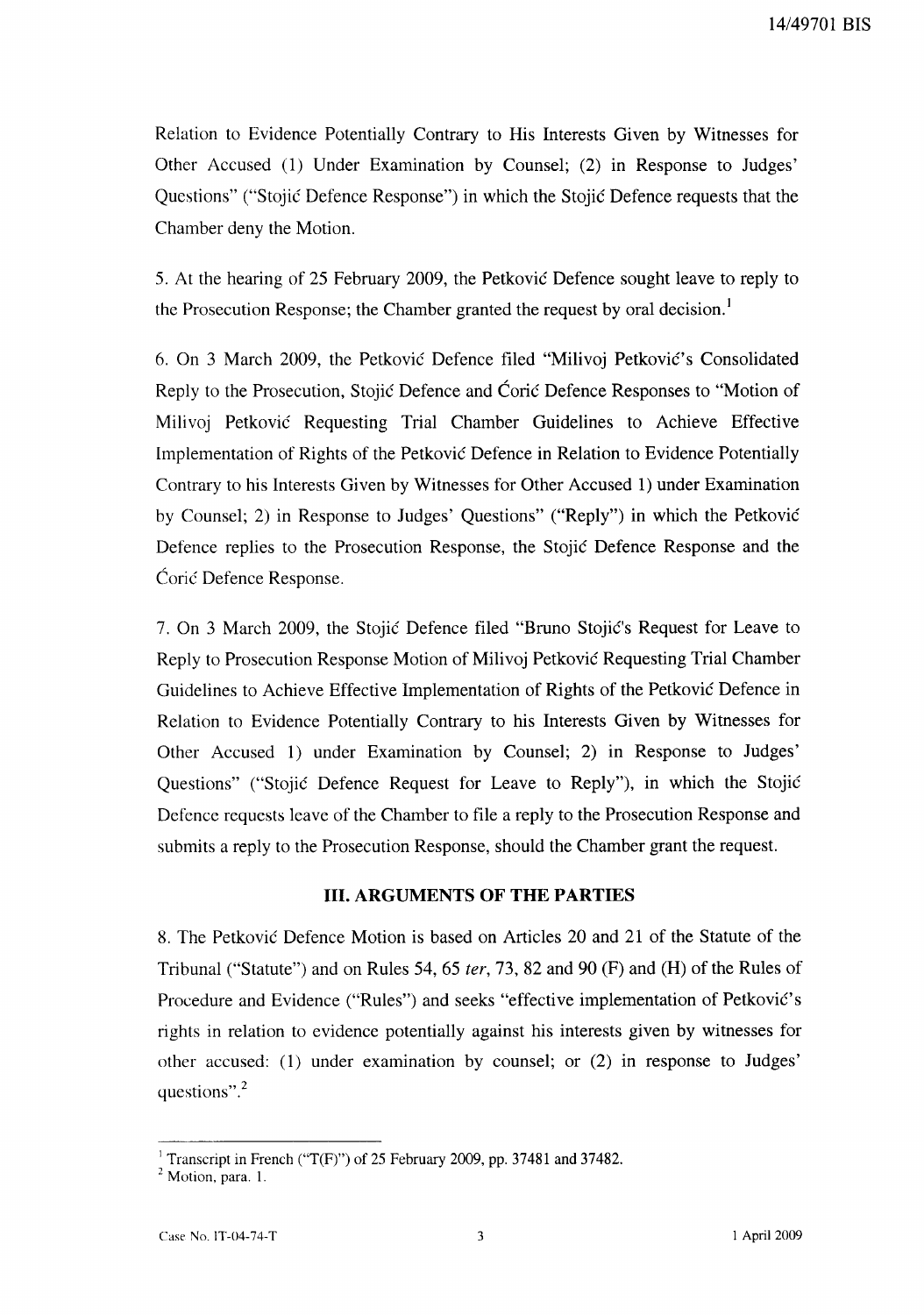9. In support of the Motion, the Petkovic Defence first argues that the Accused Petković's right to cross-examine witnesses called by other accused who give evidence potentially against his interests cannot be guaranteed and effectively implemented unless three requirements are fulfilled.<sup>3</sup>

10. As to the first requirement, the Petkovic Defence alleges that it must be informed in advance of the specific prospective evidence from each witness that is potentially against the interests of the Accused Petkovic. 4 In this respect, the Petkovic Defence considers that the Guidelines must be amended and proposes in particular that the party presenting its case shall henceforth submit to the Chamber and the other parties a written summary of the evidence that is potentially detrimental to the case of another accused and identify the documents that will be referred to in direct examination supporting or relating to such facts.<sup>5</sup>

11. As to the second requirement, the Petkovic Defence submits that it must have sufficient time to prepare for cross-examination.<sup>6</sup> It states that this issue must be dealt with on a case-by-case basis and that the more notice is given in advance of the written summary proposed in the first requirement, the less likely it is that the Petković Defence will need additional time to prepare cross-examination.<sup>7</sup>

12. As to the third requirement, the Petkovic Defence explains that it must have sufficient time to conduct cross-examination.<sup>8</sup> The Petković Defence considers that the Guidelines must be amended and proposes that henceforth, whenever the Chamber examines a request, in accordance with paragraph 16 of the Decision of 24 April 2008, for additional time to cross-examine a witness, it shall take into account the written summary proposed in the first requirement and adopt a flexible approach in granting sufficient time for cross-examination that shall be independent of the time allocated to the Defence teams under paragraph 15 of the Decision of 24 April 2008, that is independent of the 50  $%$  of time that is allocated for direct examination.<sup>9</sup> The

<sup>\</sup> Motion, para. 10.

Motion, para. 10.

<sup>,</sup> Motion, para. 16 and Annex, para. l.

 $6$  Motion, para. 10.

<sup>7</sup> Motion. para.12.

x Motion, para. 10.

 $<sup>9</sup>$  Motion, para. 16 and Annex, para. 3.</sup>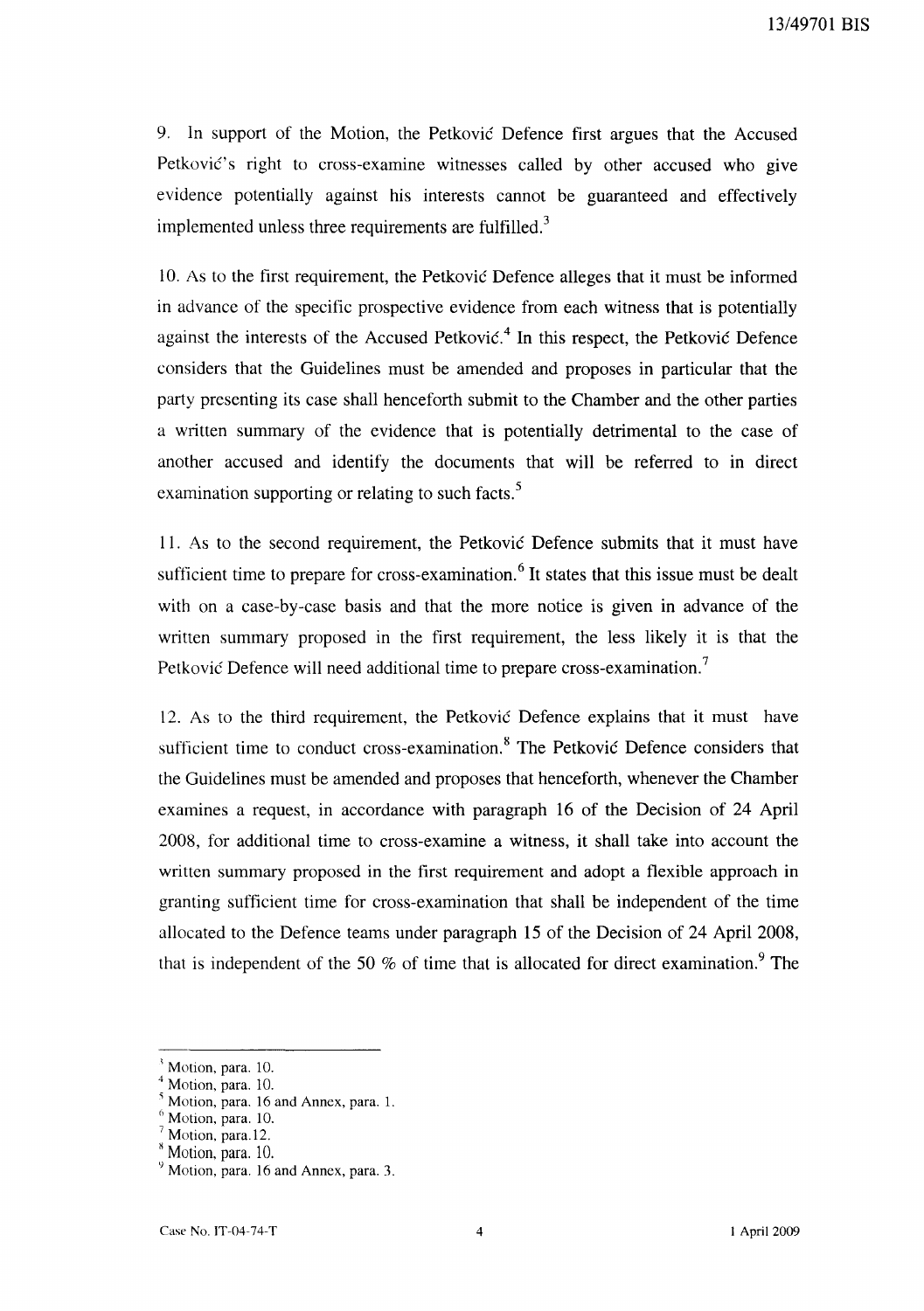Petkovic Defence further requests that the additional time so allocated to a Defence team for cross-examination of a witness not be deducted from its overall time.<sup>10</sup>

13. In support of the Motion, the Petkovic Defence next submits that the parties should always be given the opportunity of asking questions arising out of questions from the Judges.<sup> $11$ </sup> It considers that the Guidelines must be amended and proposes an amendment in this regard.<sup>12</sup> The Petkovic Defence adds that the time taken to ask a witness questions arising out of questions from the Judges should not be deducted from the overall time allocated to an accused for the presentation of his case.<sup>13</sup>

14. In its Response, the Prosecution, recognizing that the issues raised in the Motion concern primarily the Accused and the Chamber, makes a certain number of observations in support of denying the Motion. 14 First, the Prosecution objects to the Motion insofar as the Petković Defence seeks more than a summary filed in accordance with Rule 65 ter (G) of the Rules ("65 ter Summary"), on the following three grounds: 1) if the Accused discharged their obligation to disclose adequate 65 fer Summaries, it would be unnecessary to identify the evidence that is potentially adverse to the case of a Co-Accused; 2) the obligation to identify evidence that is allegedly adverse to the case of a Co-Accused should not fall upon the party calling a witness; and 3) the determination of the prejudicial nature of the evidence in question would result in more procedural debates and unnecessary disputes.<sup>15</sup>

15. The Prosecution further recalls that, in response to one of its motions presented during its case-in-chief, the Chamber ruled on 4 July 2008 that the Defence teams other than the Defence teams calling the witness were under no obligation to give notice in the form of a 65 ter-type Summary whenever they seek supportive evidence from friendly witnesses. The Prosecution concludes that it would be unfair for the Defence to be granted such relief when the same was previously denied to the Prosecution.<sup>16</sup>

 $10$  Motion, para. 15 and Annex, para. 4.

<sup>&</sup>lt;sup>11</sup> Motion, para. 18.

<sup>&</sup>lt;sup>12</sup> Motion, para. 24 and Annex, para. 5.

<sup>&</sup>lt;sup>13</sup> Motion, para. 22 and Annex, para. 7.

<sup>&</sup>lt;sup>14</sup> Prosecution Response, para. 1.

l'j Prosecution Response, para. 13.

<sup>&</sup>lt;sup>16</sup> Prosecution Response, para. 14.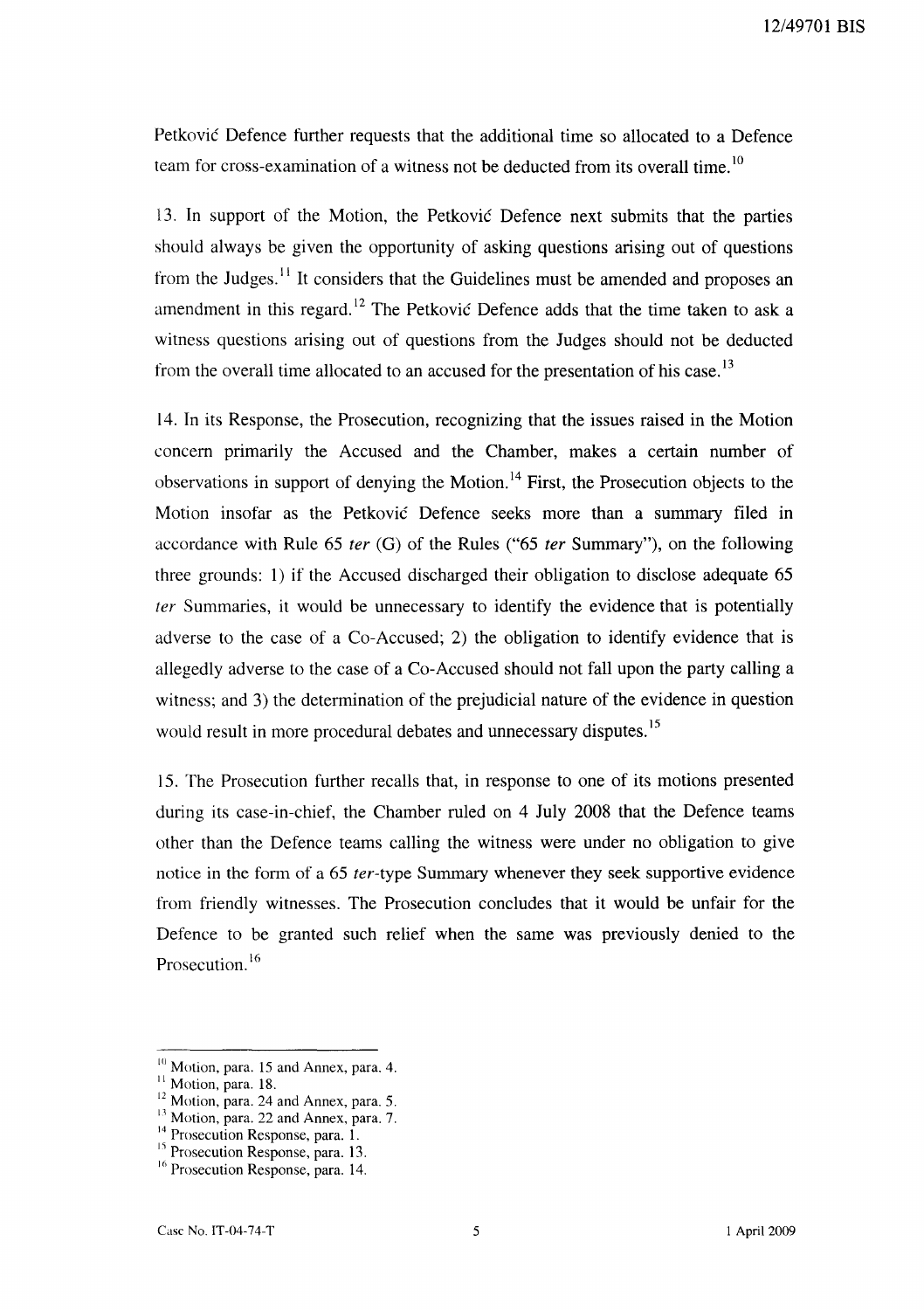16. Finally, the Prosecution requests the denial of the Petkovie Defence request to confer on the Accused the right to put questions to a witness following questions from the Judges, and argues that the issue of prejudice to the parties as a result of answers provided by a witness must be assessed on a case-by-case basis.<sup>17</sup>

17. In support of their request to dismiss the Motion, the Corie Defence and the Stojie Defence put forward arguments similar to those submitted by the Prosecution. Accordingly, they first argue that the Guidelines sufficiently guarantee the rights of the Accused in cases of testimony that is adverse to their own interests, such that an amendment to them is unjustified.<sup>18</sup> Indeed, the Guidelines provide that the duration of witnesses' appearances may be reconsidered in light of their testimony, that further cross-examination may be authorized under exceptional circumstances<sup>19</sup> and that additional time may be granted for cross-examination.<sup>20</sup>

18. Secondly, according to the Corie Defence, the Petkovie Defence request that it be informed in advance whenever a witness for a Defence team may give evidence adverse to its case is not grounded in Tribunal jurisprudence.<sup>21</sup> Furthermore, according to the Stojie Defence, neither the jurisprudence nor the Tribunal's Statute or Rules provide for an obligation on the part of the Defence teams to disclose summaries of their witnesses' statements to the co-accused. $22$ 

19. Thirdly, the Ćorić Defence and Stojić Defence submit that the amendments proposed by the Petković Defence would be impossible to implement in practice.<sup>23</sup> In particular, they note that a Defence team cannot reasonably be expected to analyze the aspects of the prospective evidence of its witness that would be potentially adverse to the interests of another Defence team, when it is unaware of the strategy of that Defence team and cannot predict the precise nature of the witness's testimony.<sup>24</sup> Both of them recall that the Defence teams are masters of their own defence strategy.<sup>25</sup>

<sup>&</sup>lt;sup>17</sup> Prosecution Response, paras. 17-18.

<sup>&</sup>lt;sup>18</sup> Coric Defence Response, paras. 3-7; Stojic Defence Response, paras. 4-7.

<sup>&</sup>lt;sup>19</sup> Coric Defence Response, paras. 3-6.

<sup>&</sup>lt;sup>20</sup> Stojić Defence Response, para. 6.

<sup>&</sup>lt;sup>21</sup> Coric Defence Response, para. 7.

<sup>&</sup>lt;sup>22</sup> Stojić Defence Response, para. 2.

 $^{23}$  Coric Defence Response, paras. 14-17; Stojic Defence Response, paras. 8-10.

<sup>&</sup>lt;sup>24</sup> Corić Defence Response, paras. 15-16; Stojić Defence Response, paras. 8-10.

 $^{25}$  Coric Defence Response, para. 17; Stojic Defence Response, para. 9.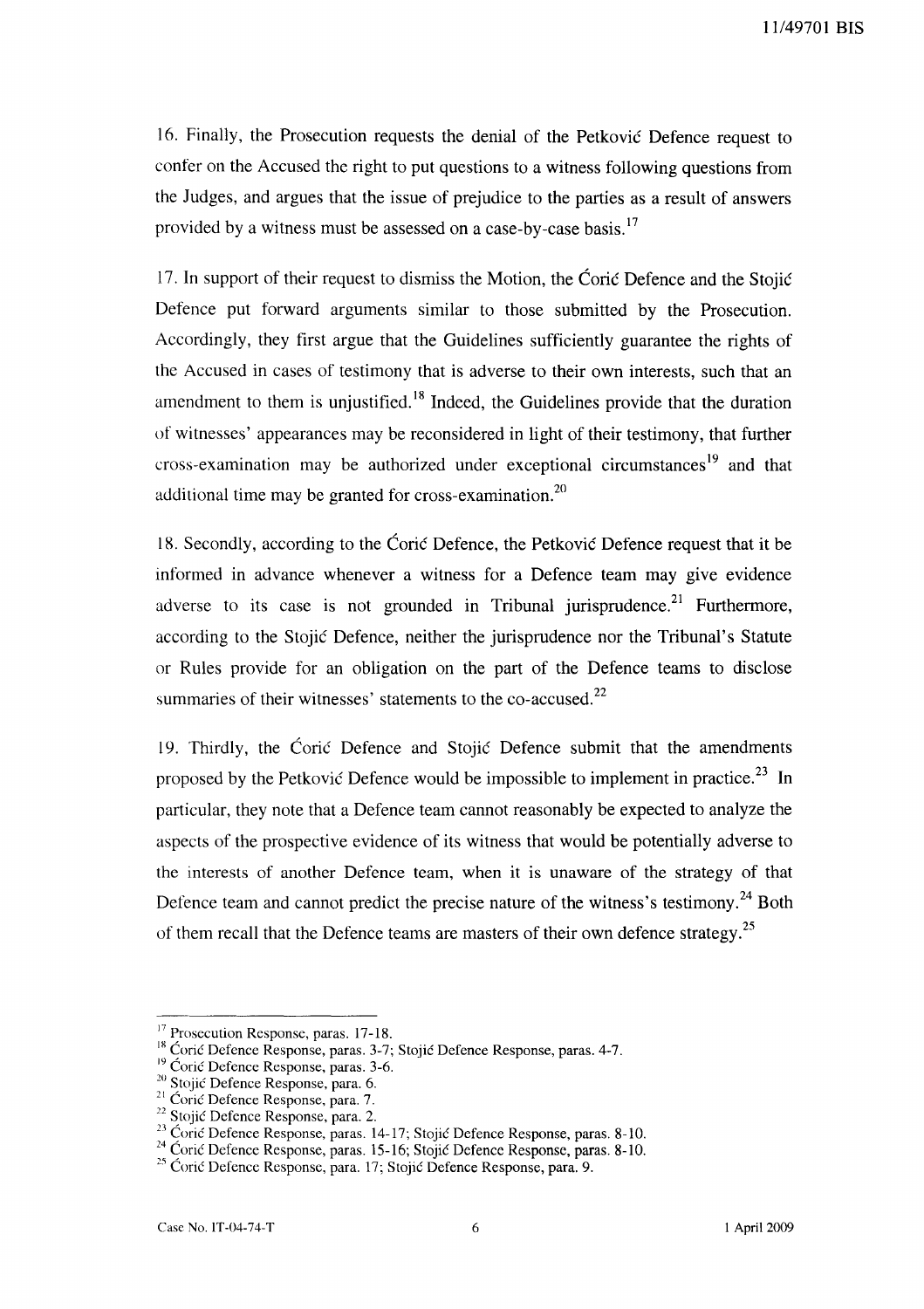20. Fourthly, they explain that the proposed amendments would unduly delay the trial in violation of the right to an expeditious trial.<sup>26</sup> The Stojić Defence adds that these amendments would bring about undefined limits for cross-examination and further cross-examination, which would run counter to the objective of efficiency pursued by the Chamber through the Guidelines. $27$ 

21. Fifthly, and finally, according to the Corie Defence and Stojie Defence, the adoption of the new rules proposed by the Petković Defence would have the effect of prejudicing the fundamental rights of the other Accused.<sup>28</sup> In support of this argument, they submit in particular that beyond the obligations to disclose the 65 *ter*  Summaries, a Defence team cannot be ordered to reveal in advance evidence that is potentially incriminating for another Accused, as this would amount to revealing its Defence strategy.<sup>29</sup> Lastly, they note that the implementation of the amendments proposed by the Petković Defence would raise problems regarding equal treatment between the Defence teams since the Prlic Defence has concluded its case while other Defence teams have not yet begun to present theirs.<sup>30</sup>

22. In its Reply, the Petkovic Defence first argues that while the Guidelines provide for the possibility of a further cross-examination under "exceptional circumstances" and with the leave of the Chamber, the existence of evidence adverse to the interests of another Accused cannot be characterized as an "exceptional circumstance" since the existence of such evidence has either already been established in the course of the trial or is to be expected in future.<sup>31</sup>

23. In the Reply, the Petković Defence clarifies its Initial Motion and states that in situations where a conflict of interest arises or may arise, a co-accused calling a witness to testify about the Accused Petković and/or the HVO Main Staff should specifically identify the evidence concerning the Accused Petković and/or the HVO Main Staff and notify the Petković Defence of this evidence. The Petković Defence notes that in so doing, the Defence team calling this witness must not assess whether

<sup>&</sup>lt;sup>26</sup> Ćorić Defence Response, paras. 3 and 14; Stojić Defence Response, paras. 11-13.

<sup>&</sup>lt;sup>27</sup> Stojić Defence Response, para. 13.

 $28$  Coric Defence Response, paras. 3 and 8.

<sup>&</sup>lt;sup>29</sup> Ćorić Defence Response, paras. 8-9; Stojić Defence Response, paras. 14-16.

<sup>&</sup>lt;sup>30</sup> Coric Defence Response, para. 12; Stojić Defence Response, para. 16.

 $31$  Reply, paras. 6-7.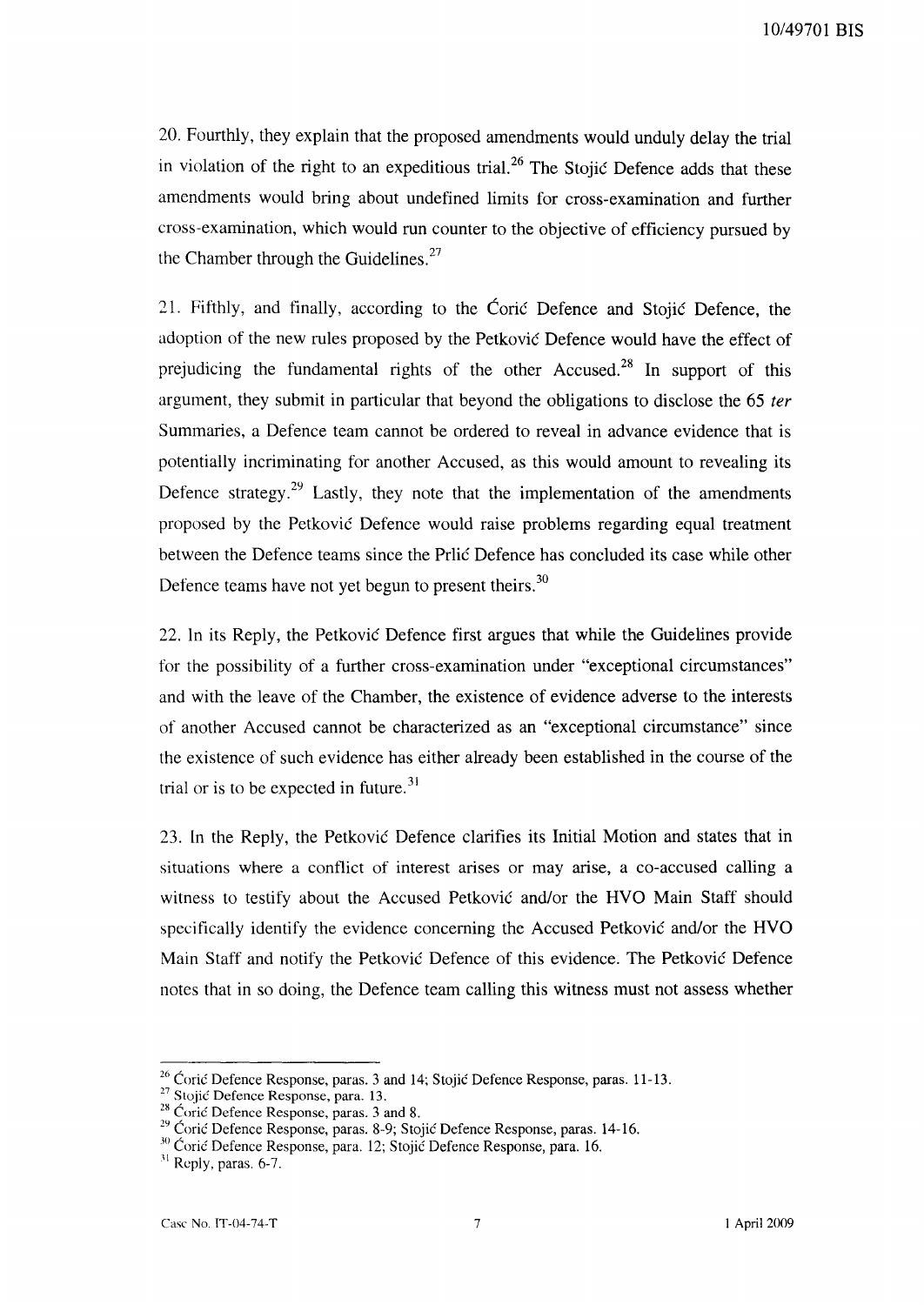or not the evidence in question is adverse to the interests of the Petković Defence, as this task belongs to the Petković Defence alone.<sup>32</sup>

24. Furthermore, in response to the arguments put forward by the Corie Defence and Stojic Defence, the Petkovic Defence argues in particular that these Defence teams are not in a position to determine whether the basic rights of the Accused Petković are sufficiently protected by the Guidelines since, to date, the Chamber has never had to rule in a context where there has been a conflict of interests.<sup>33</sup> Finally, in response to the argument that the proposed amendments would cause procedural debates and significant delays in violation of the right to an expeditious trial, the Petković Defence notes that, on the contrary, the changes sought would save time since, on the basis of the summaries requested in the Motion, it will be in a better position to prepare its defence and to evaluate the time it will need to conduct cross-examination.<sup>34</sup>

25. Finally, in its Request for Leave to Reply, the Stojie Defence states that compelling circumstances justify this filing because the Prosecution Response raises issues which fall outside the framework of the Motion and concern it directly.<sup>35</sup> As such, the Stojić Defence objects to the Prosecution Response because, in reality, it merely repeats its objections concerning the insufficiency of the 65 *ter* Summaries transmitted by the Defence teams, when in fact this issue falls outside the scope of the Motion.<sup>36</sup> By raising arguments that are unrelated to the Motion and by deliberately misconstruing the purpose of the Motion, the Prosecution has infringed on the rules related to the filing of submissions in response.<sup>37</sup> The Stojić Defence concludes that the Chamber should not take into account the Prosecution arguments related to the insufficiency of the 65 *ter* Summaries.3S

 $32$  Reply, para. 8.

 $33$  Reply, paras. 11 and 12.

 $34$  Reply, paras. 8 and 16.

<sup>&</sup>lt;sup>35</sup> Stojić Defence Reply, para. 1.

<sup>&</sup>lt;sup>36</sup> Stojić Defence Reply, paras. 2-4.

<sup>&</sup>lt;sup>37</sup> Stojić Defence Reply, paras. 3-7.

<sup>&</sup>lt;sup>38</sup> Stojić Defence Reply, para. 7.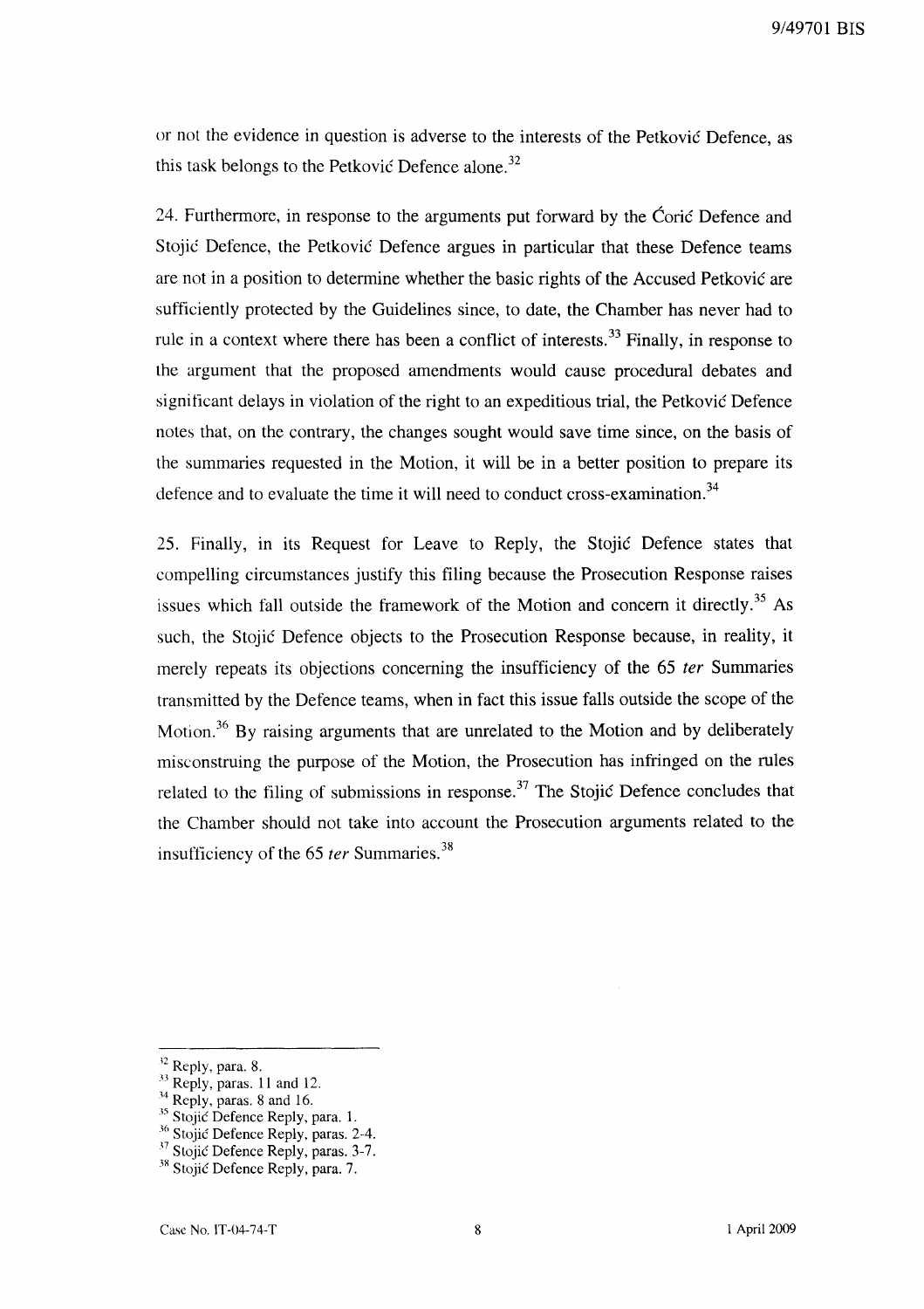#### **IV. DISCUSSION**

#### 1. Examination of Admissibility

26. As a preliminary matter, the Chamber recalls that by oral decision of 25 February 2009, it granted leave for the Petkovic Defence to file its Reply.39 Furthermore, the Chamber decides not to grant the Stojic Defence Request for Leave to Reply. Indeed, this Stojic Defence filing amounts to a rejoinder or filing supplementary to the Stojic Defence Response. However, there is no provision for such filings in the guidelines related to the conduct of the trial adopted by the Chamber on 28 April 2006.<sup>40</sup> Consequently, the Chamber denies the Stojic Defence Request for Leave to Reply.

### 2. Review of the Merits

27. The Petkovic Defence argues that the Guidelines fail to guarantee the effective exercise of the basic rights of the Accused Petković as enshrined in Articles 20 and 21 of the Statute, whenever a witness called by a co-accused gives evidence that is potentially adverse to the interests of the Accused Petkovic. 41 On this ground, the Petkovic Defence requests amendments to the Guidelines, in three principal areas: 1) the party presenting its case shall henceforth provide the Chamber and the parties with a written summary of the evidence that is potentially adverse to the case of another accused and must identify the documents that will be referred to in the direct examination in support of such evidence; 2) in considering a request for additional time to cross-examine a witness under paragraph 16 of the Decision of 24 April 2008, the Chamber shall have regard to the written summary of the evidence in question and shall be flexible in granting sufficient additional time for cross-examination; and finally 3) following the questions of the Judges, the parties who have already completed the examination or cross-examination of a witness shall always be entitled to ask questions arising out of those questions put by the Judges.<sup>42</sup>

28. From the outset, the Chamber observes that in support of its Motion, the Petkovic Defence makes little or no reference to the Guidelines that it proposes be amended,

<sup>10</sup>*See supra,* para. 5.

<sup>&</sup>lt;sup>40</sup> Revised Version of the Decision Adopting Guidelines on Conduct of Trial Proceedings, 28 April 2006. p. 9.

<sup>&</sup>lt;sup>41</sup> Motion, paras. 1, 4-6, 9-10, 16 and 24-25.

<sup>&</sup>lt;sup>42</sup> Motion, Annex 1.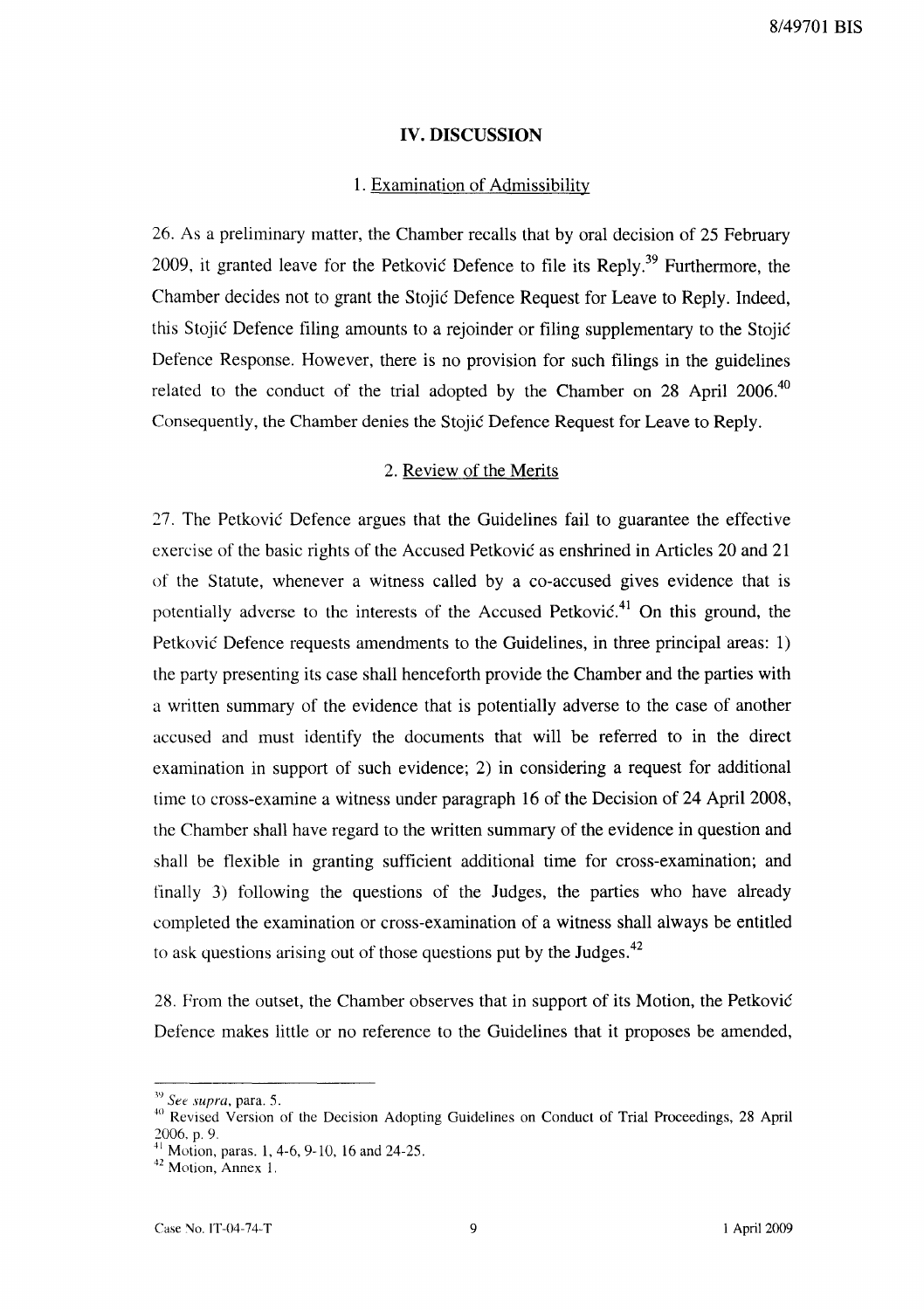that with the exception of the part of the Motion dealing with the Judges' questions, it cites no jurisprudence in support of its request, and that it fails to mention the practice established by the Chamber in the course of the trial.

29. Nevertheless, it must be recognized that in the Guidelines the Chamber expressly took into account the possibility of a conflict of interests between an accused calling a witness and the other accused, which the Petkovic Defence fails to mention in the Motion. Accordingly, in paragraph 15, Guideline 5 related to the time available for direct examination, cross-examination and re-examination of witnesses provides as follows:

In doing so, the Chamber explicitly considered the scenario in which an accused must deal with incriminating evidence adduced by a co-accused, alongside the incriminating evidence introduced by the Prosecution, and recalls that an accused's right to a fair trial in this situation is guaranteed by the fact that he is entitled to crossexamine witnesses called by his co-accused.

30. Furthermore, the Guidelines implement several measures which are intended to reconcile the safeguarding of the Accused's right to a fair trial with the right to a reasonably expeditious trial, which measures may apply in the event a witness called by an accused gives evidence incriminating a co-accused.

3l. Accordingly, the Chamber will apply the principles for allocating the time available for direct examination, cross-examination and re-examination of witnesses "with flexibility if the circumstances so require".<sup>43</sup> The Defence teams may then request additional time to cross-examine a witness, provided they meet certain conditions.44 In addition, the Chamber may exceptionally reconsider the duration of the witness' hearing, which is estimated before the witness appears, in light of the

<sup>&</sup>quot;With regard to the amount of time that should be allocated to the Defence teams for crossexamination, the Chamber considers that in total, that is, for the cross-examining Defence teams as a whole. they should have 50% of the time allocated for the direct examination. The Chamber recalls that the main purpose of cross-examination of Defence witnesses by the other Defence teams is to safeguard their right to a fair trial, should the witness give incriminating evidence. Unlike the Prosecution, upon which the burden of proof rests and which, as a result, must prove all of the necessary facts to establish the guilt of the Accused, the other Defence teams are not adversaries of the party presenting the witness, even though they may pursue a different defence strategy which may possibly come into conflict with that of the party presenting the witness. [ ... ]".

<sup>&</sup>lt;sup>43</sup> Guideline 5, paragraph 15.

<sup>44</sup> Guideline 5, paragraph 16.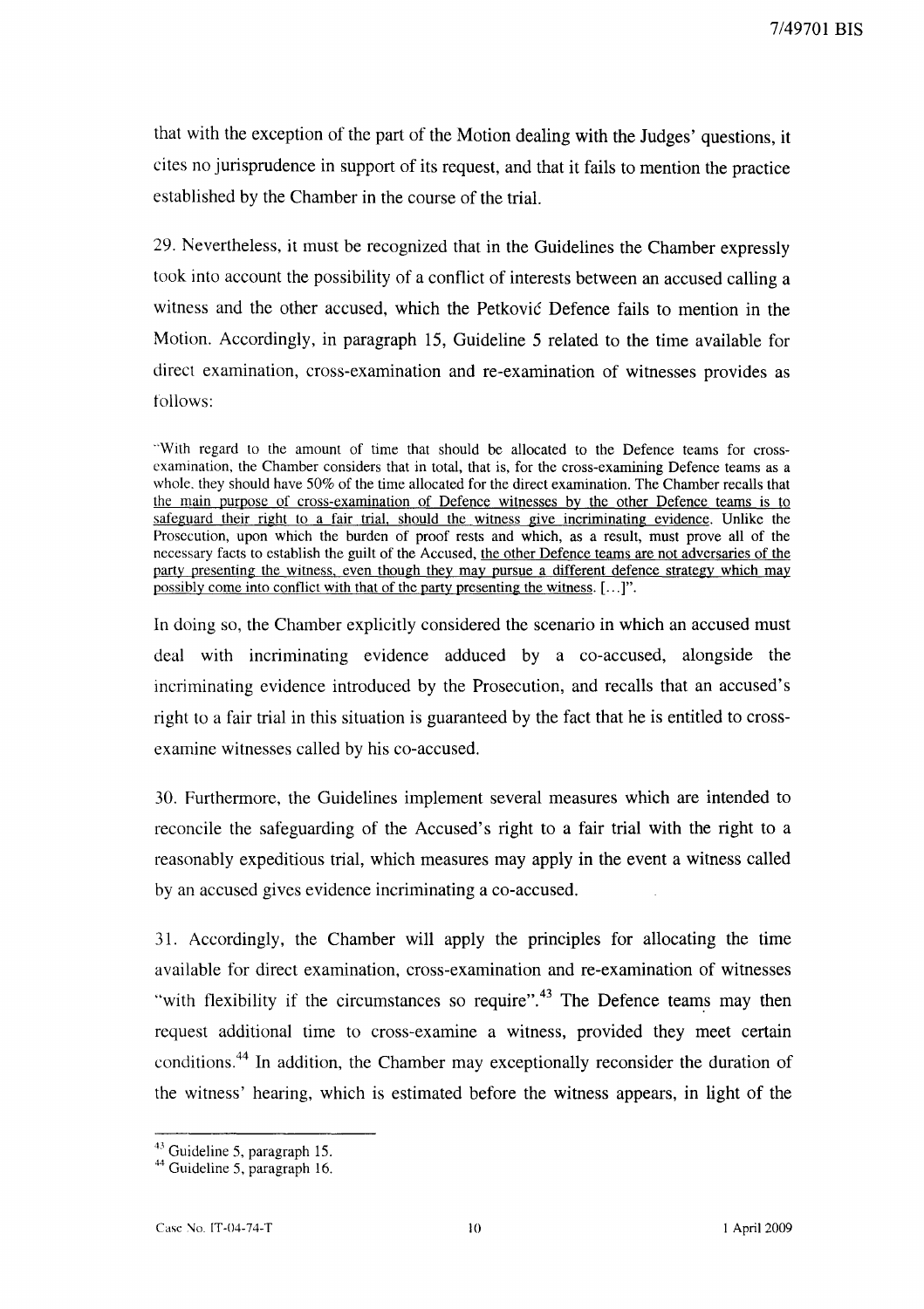witness' testimony.<sup>45</sup> Among these reasons is also the fact that the Chamber may also authorize a further cross-examination under exceptional circumstances.<sup>46</sup>

32. The flexibility of the system implemented by the Chamber for the allocation of trial time was noted by the Appeals Chamber in a decision rendered on 18 July 2008, following the Petkovic Defence and Praljak Defence appeal against the Decision of 24 April 2008. Accordingly, the Appeals Chamber considered that Guideline 5 rather "provides a basic framework for the proceedings, which the Trial Chamber has explicitly left open to revision  $(...)$  [the Trial Chamber] therefore, establishes a flexible approach to the allocation of time that accords with the well-established practice of the Tribunal. $1.47$ 

33. The Chamber further applied the principles established in its Guidelines with t1exibility and fairness, in particular in cases where the testimony of a witness called by an accused was in potential conflict with the interests of a co-accused. For example, the Petkovic Defence was itself granted additional time on several occasions to cross-examine a witness after providing convincing reasons, in particular on the ground that the witness in question was giving evidence that could be adverse to the interests of the Accused Petković.<sup>48</sup>

34. In view of the foregoing, the Chamber is convinced that the adopted Guidelines sufficiently ensure the right of the Accused Petkovic to a fair trial and guarantee that the individual interests of the Accused Petkovic are respected when a witness called by another accused gives evidence that is adverse to the interests of the Accused Petković.

<sup>45</sup> GUideline 5, paragraph 17.

<sup>46</sup> Guideline 1, para. 2 and Guideline 3, para. 10.

<sup>&</sup>lt;sup>47</sup> The Prosecutor v. Prlic et al., Case no. IT-04-74-AR73.8, Decision on Petkovic's and Praljak's Appeals Against the Trial Chamber's Decision Adopting Guidelines for the Presentation of Defence Evidence, 18 July 2008 ("Decision of 18 July 2008"), para. 2l.

<sup>&</sup>lt;sup>48</sup> See in particular the Decision on Submission of the Expert Report of Davor Marijan Pursuant to Rule *94 his* (a) and (b) and on Motions for Additional Time to Cross-Examine Davor Marijan, 11 December 2008: Oral Decision of the Chamber rendered on 17 March 2009, T(F), pp. 38069-38071. In the case of these two witnesses, Mr Davor Marijan and Mr Ivan Bandic, the Petkovic Defence requested additional time from the Chamber to cross-examine them, on the ground that the issues addressed dealt essentially with the HVO Main Staff and the Accused Petkovic. In both cases, the Chamber partially granted the Petković Defence request, granting it additional time as appropriate.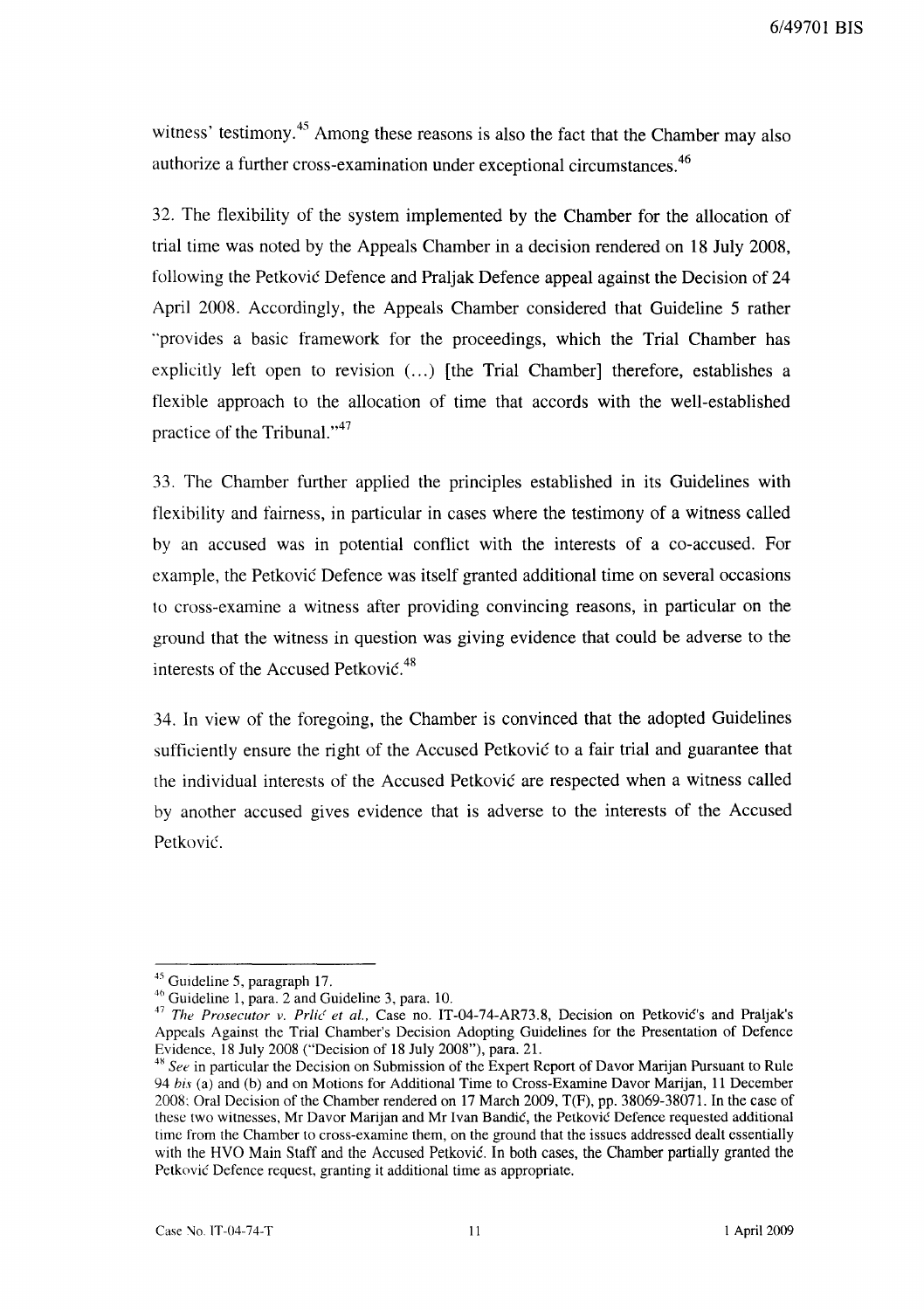35. While the Chamber considers that these grounds alone are sufficient to deny the Motion, the Chamber will further consider one by one the requests and proposals of the Petkovic Defence to amend the Guidelines.

36. Firstly, as regards the Petkovic Defence request for the disclosure of a written summary, the Chamber notes as a preliminary matter that this request is unclear. Indeed, in the Motion the Petkovic Defence requests that the party presenting its case henceforth provide a written summary of the evidence that is potentially adverse to the case of another accused and that it identify the documents related to such evidence whenever it calls a witness to testify thereupon in particular.<sup>49</sup> In the Reply, the Petkovic Defence nonetheless seems to go back to its initial request by explaining that it would be sufficient for the party presenting its case to specifically identify the evidence concerning the Accused Petkovic and/or the HVO Main Staff and give the Petković Defence notice of such evidence.<sup>50</sup> Nevertheless, in the Reply the Petković Defence does not request that its initial motion be amended in regards to this point. In light of this ambiguity, the Chamber will limit itself to a consideration of the request as formulated in the disposition of the Motion. In any event, with respect to the request formulated in the Reply, it is entirely out of the question for the Chamber to formulate guidelines that concern only one Defence team.

37. The Chamber recalls that in accordance with Tribunal jurisprudence, Defence teams are not obligated to obtain written statements from witnesses that they intend to call into court. 51 Furthermore, it is clearly established that Rule 65 *ter* (G) of the Rules requires that 65 *ter* Summaries be sufficiently detailed in order to allow the Prosecution to prepare its cross-examination. Accordingly, the 65 *ter* Summary must contain, beyond simply mentioning the matters to be addressed, a summary of what the witness will say during his/her testimony.<sup>52</sup> Neither the Rules nor the jurisprudence of the Tribunal additionally require a 65 *ter* Summary to expressly mention the evidence that is potentially adverse to the interests of the other accused. Such a requirement would in some cases require the Defence teams to reveal their

*<sup>4</sup>Y* Motion, para. 11 and Annex 1.

 $50$  Reply, para. 8.

<sup>&</sup>lt;sup>51</sup> Decision on Prosecution Motion for the Provision of an Adequate Summary for the Forthcoming Testimony of Slobodan Božić, 22 January 2009, p. 5.

*<sup>&#</sup>x27;2Ihidem.*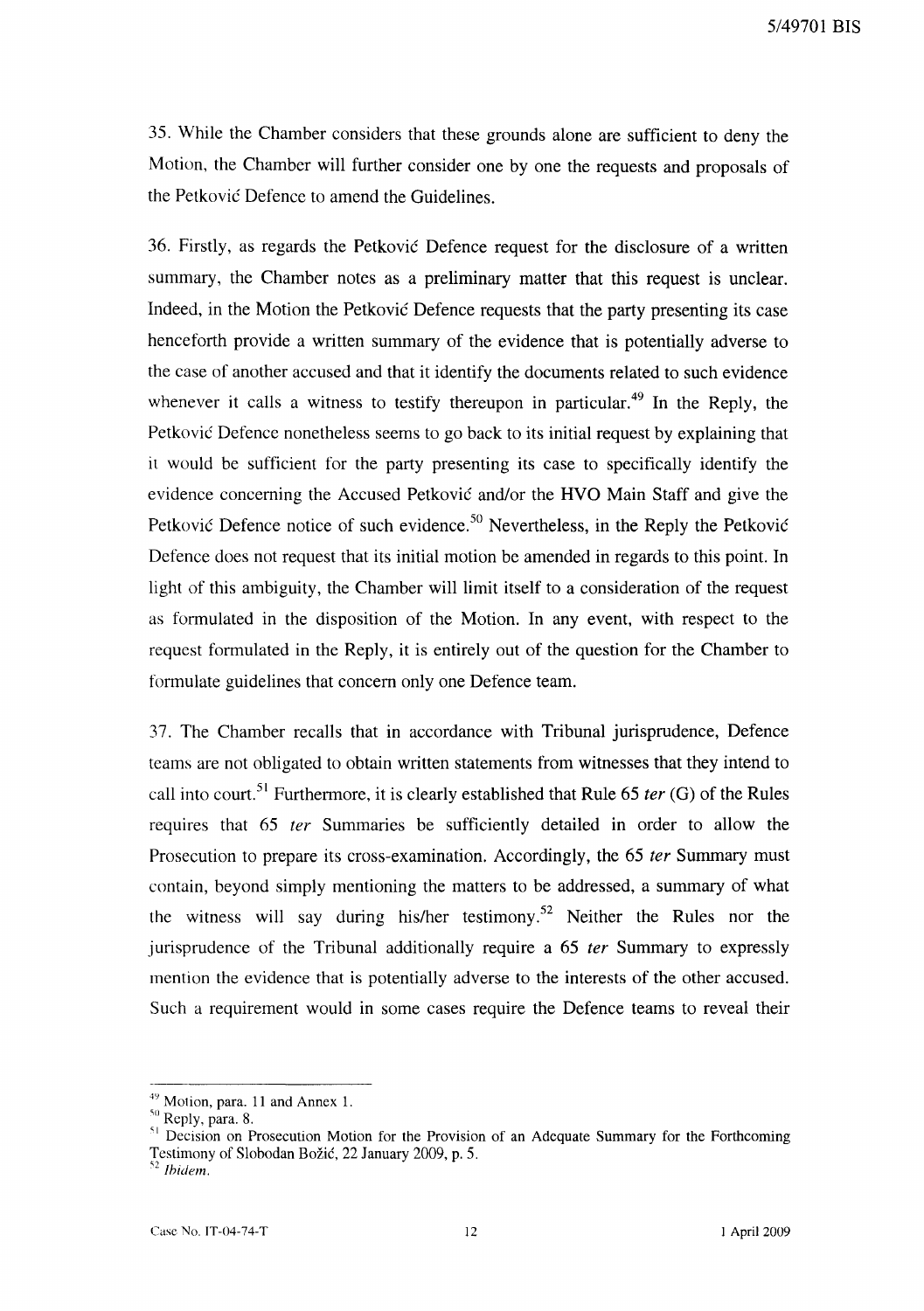defence strategy, which belongs independently to the accused and his counsel alone. Consequently, the Chamber denies the Petkovic Defence request on this point.

38. Secondly, the Chamber will consider the Petkovic Defence request for additional time to cross-examine the witness of a co-accused and the request for further crossexamination. In relation to these issues, the proposals, as set forth in the Motion to amend the Guidelines, can be understood, on the one hand, as conferring upon each accused the right to additional time, that is time beyond that for cross-examination allocated to the Defence teams under paragraph 15 of the Guidelines, and a right for the parties who have completed their direct examination or cross-examination to ask questions arising from the Judges' questions, on the other hand, in cases of mutually antagonistic defences.

39. The Chamber first recalls that the right to cross-examine witnesses is a basic right recognized in international human rights law and enshrined in Article 21 (4) (e) of the Statute. Nevertheless, as already indicated by the Appeals Chamber in a decision of 4 July 2006, the Trial Chamber shall "exercise control over the mode and order of interrogating witnesses" in order to facilitate the "ascertainment of truth" and to "avoid needless consumption of time",<sup>53</sup> in accordance with Rule 90 (F) of the Rules.<sup>54</sup> The Appeals Chamber noted that the Chamber therefore enjoys considerable discretion in setting the parameters of cross-examination and in outlining the exercise of this right by the Defence.<sup>55</sup> Furthermore, as indicated above, the Appeals Chamber also considered in its Decision of 18 July 2008 that the Guidelines on the allocation of trial time, which includes the time for cross-examination, do not strictly set the available trial time, in accordance with Tribunal practice, and that in this connection, the Chamber exercised its discretionary power appropriately.<sup>56</sup>

40. It follows that the Petkovic Defence does not have an absolute right to additional time and that, as mentioned above, Guideline 5 allows the Chamber to sufficiently

<sup>&</sup>lt;sup>53</sup> The Prosecutor v. Jadranko Prlić et al., Case no. IT-04-74-AR73.2, Decision on Joint Defence Interlocutory Appeal Against the Trial Chamber's Oral Decision of 8 May 2006 Relating to Cross-Examination by Defence and on Association of Defence Counsel's Request for Leave to File an Amicus Curiae Brief, 4 July 2006.

<sup>&</sup>lt;sup>54</sup> Rule 90 (F) of the Rules provides: "The Trial Chamber shall exercise control over the mode and order of interrogating witnesses and presenting evidence so as to (i) make the interrogation and presentation effective for the ascertainment of the truth; (ii) avoid needless consumption of time." ) *Ihidem.* 

 $56$  Decision of 18 July 2009, paras. 21 and 22.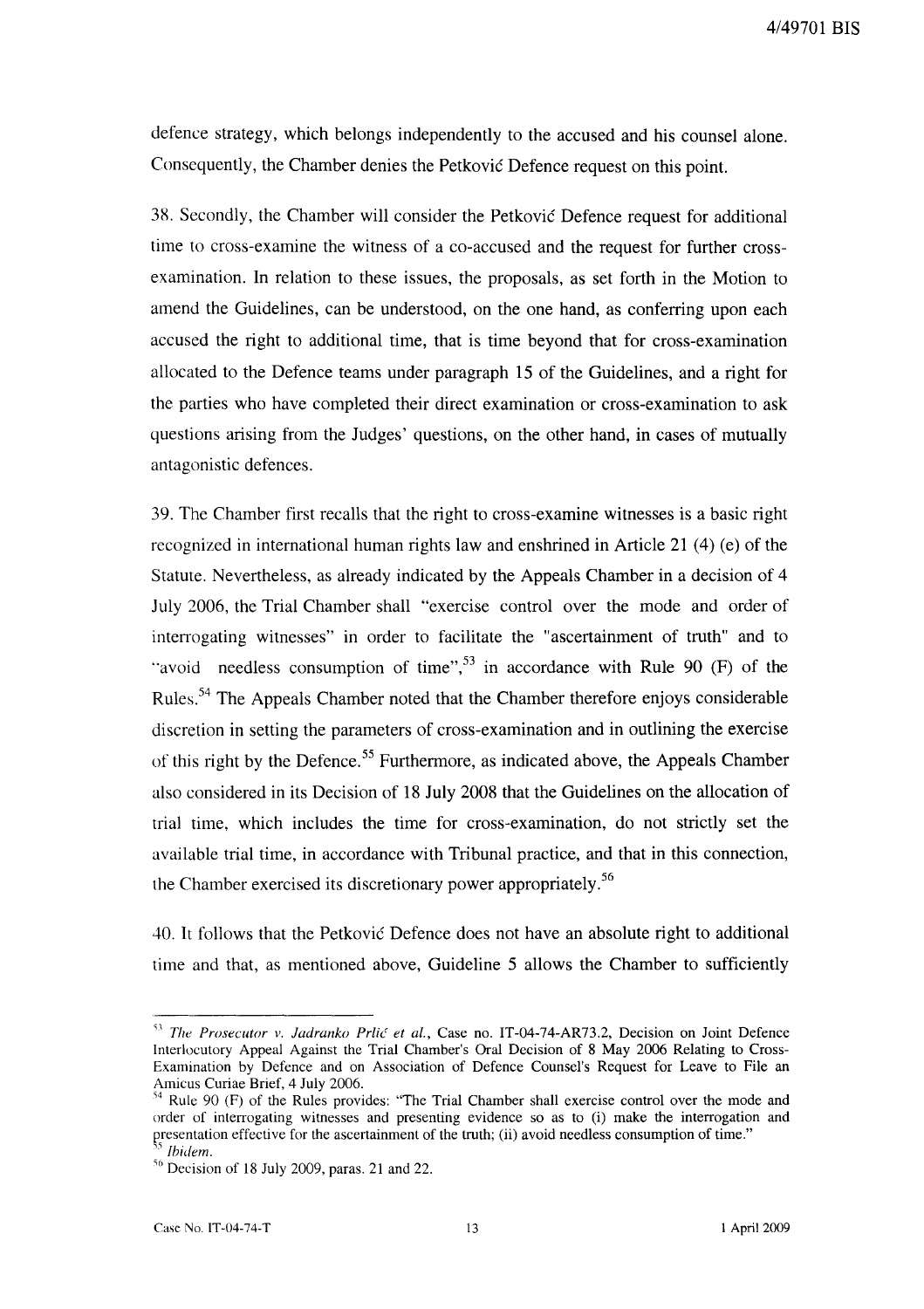protect the exercise of each Defence Counsel's right to cross-examine witnesses, in accordance with the provisions of Article 21 (4) (e) of the Statute, in particular when the positions of the Defence are potentially mutually antagonistic.

41. Additionally, by advocating an absolute right for the parties to obtain additional time for cross-examination, the Petkovic Defence proposals for new guidelines could result in considerable delays in the proceedings. Contrary to the Petkovic Defence assertion, such a proposal would therefore run counter to the right of the accused to be tried expeditiously and without undue delay, as required under Article 21 (4) (c) of the Statute.

42. Consequently, the Chamber sees no reason to depart from the principles laid down in paragraph 6 of Guideline 5 relating to the allocation of additional time and to provide for an exception to these principles in the situation described by the Petkovic Defence. The Chamber therefore denies the Petkovic Defence request in this connection.

43. With respect to the Petkovic Defence request regarding the right of the parties who have completed their direct examination or cross-examination to ask questions arising from the answers to questions asked by the Judges, the Chamber notes that in its submissions the Petkovic Defence relies on a decision rendered on 1 May 1997 in the *Čelebići* case.<sup>57</sup>

44. Having examined the Tribunal jurisprudence in regards to further crossexamination, the Chamber notes that the approach adopted in cases with multiple accused concerning the possibility of a further cross-examination is restrictive and does not enshrine an absolute right in this respect. Accordingly, the general rule is that a witness' evidence concludes with the re-examination of the party calling the witness, in accordance with Rule 85 (B) of the Rules. Nevertheless, the established practice of the Tribunal, including in the *Celebici* case, provides that when new subjects are raised - be it in re-examination or during questions asked by the Trial Chamber – the Trial Chamber  $\frac{may}{may}$  allow for further cross-examination.<sup>58</sup>

 $<sup>57</sup>$  Motion, para. 19.</sup>

<sup>&</sup>lt;sup>58</sup> The Prosecutor v. Delalić et al., Case no. IT-96-21-T, Decision on the Motion on Presentation of Evidence by the Accused Esad Landžo, 1 May 1997, paras. 28-31; *The Prosecutor v. Kupreškić et al.*, Case no. IT-95-16-T, Decision on Order of Presentation of Evidence, 21 January 1999, p. 4; *The*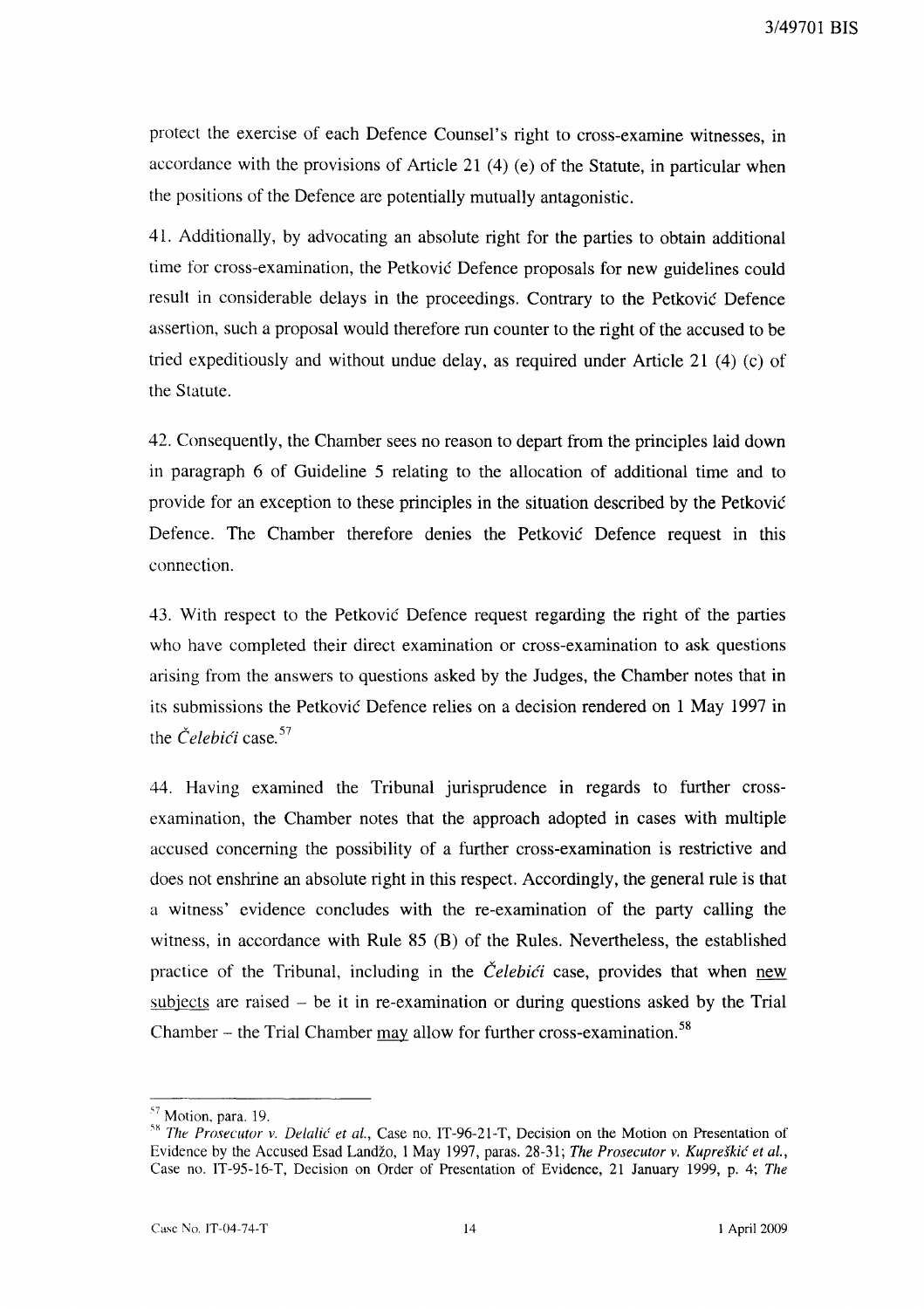45. The Chamber is of the opinion that the Guidelines providing for further crossexamination on an exceptional basis and with the leave of the Chamber<sup>59</sup> are consistent with Tribunal practice and considers, as a result, that they need not be amended in this respect.

46. Finally, the Chamber notes that the proposals put forward by the Defence disregard the realities in respect of the advanced stage of the trial, insofar as the Prlic Defence has already completed the presentation of its case and the Stojic Defence is in the process of presenting its evidence, such that in any event, the adoption of new guidelines as proposed by the Petkovic Defence would immediately result in unequal treatment among the accused.

47. For all of the foregoing reasons, the Chamber considers that the Motion is without foundation and that, consequently, the Guidelines need not be amended.

*Prosecutor v. Kvocka et ai.,* Case no. IT-98-301l-T, hearing of 4 July 2000 (status conference), transcript p. 3524.

<sup>)~</sup> Guideline 1, para. 2 and Guideline 3, para. 10 of the Decision of 24 April 2008.